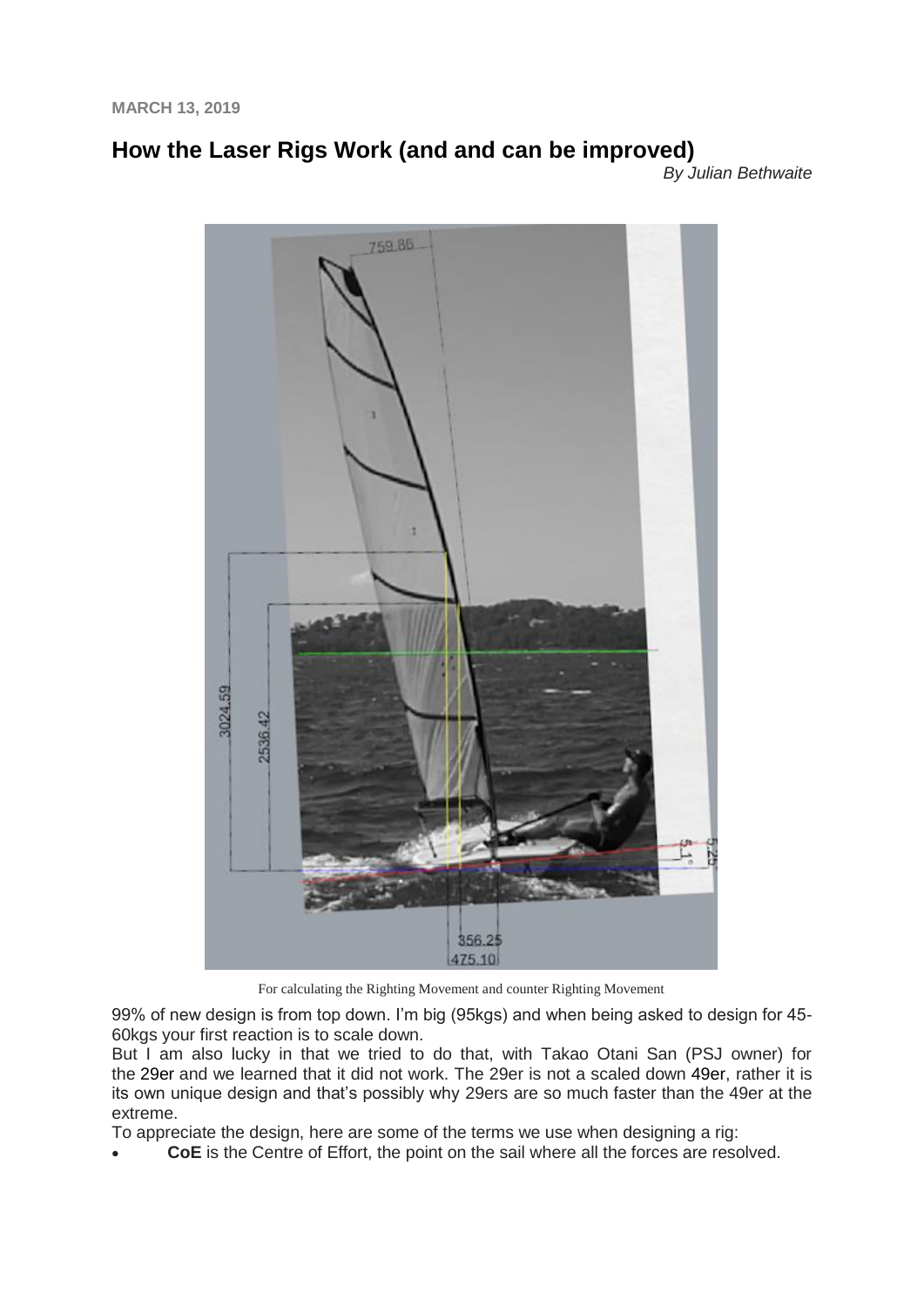- **CLR** is the Centre of Lateral Resistance, the point (in the case of a skiff) in the centreboard where the forces are resolved.
- **Lead** is when the CoE is in front of the CLR (causes lee helm).
- **Trail** is when the CoE is behind the CLR (causes weather helm).

## **The Laser Rigs**

So, when we started to get bogged down with the new C5 rig, Takao suggested that we forget about "Flame rigs" and go right back to first principals. We did an analysis on the Standard Laser Rig, the Radial Rig and the 4.7 Rig. We knew the 4.7 was great in a breeze which is why it has been so successful in Europe, but it's poor in light air and with that in mind, we looked at hundreds of photos of Laser rigs and also of people sailing them. We also had lots of data from Olympic Gold Medalist [Tom Burton](https://en.wikipedia.org/wiki/Tom_Burton_(sailor)) from a program called SailEQ which is an analytical program under development.

We used the Standard Rig as a base line, and we determined that a well-sailed Laser was sailed at 6°heel, mostly to keep the skipper's butt out of the water. We also determined that the Lead was about 130mm. In a boat sailed flat, this would lead to lee-helm but because a Laser is sailed at 6° this results in the well known weather-helm.

What we found with the 4.7 Rig was this Lead was upwards of 300mm so in lower winds with the skipper sitting upright and the boat is less than 6° heel, and without mainsheet tension pulling the CoE aft, you do get lee-helm and that has always felt awkward.

Laser's have Leads because when the boat is heeled at 6° it wants to round up. A 49er has Trail because it's sailed flat there is no round up.

## **The Rudder and Centerboard**

The centreboard is designed to resist sideways movement while the rudder is designed to steer the boat. These are very different functions, so it's not smart to load the rudder up completely, but you are dragging it through the water and less than 5% of the time its steering, so you may as well make it do something.

Therefore we load it about half of the side pressure that you would on the centreboard. In a perfect world, you set up the boat to carry about 23-24kgs on the centreboard and about 2.5kgs on the rudder. So a gust hits, it automatically wants to "feather" to head up without putting an excessive load on the rudder (too much steering is like throwing a bucket over the transom, hence a "bucket curve").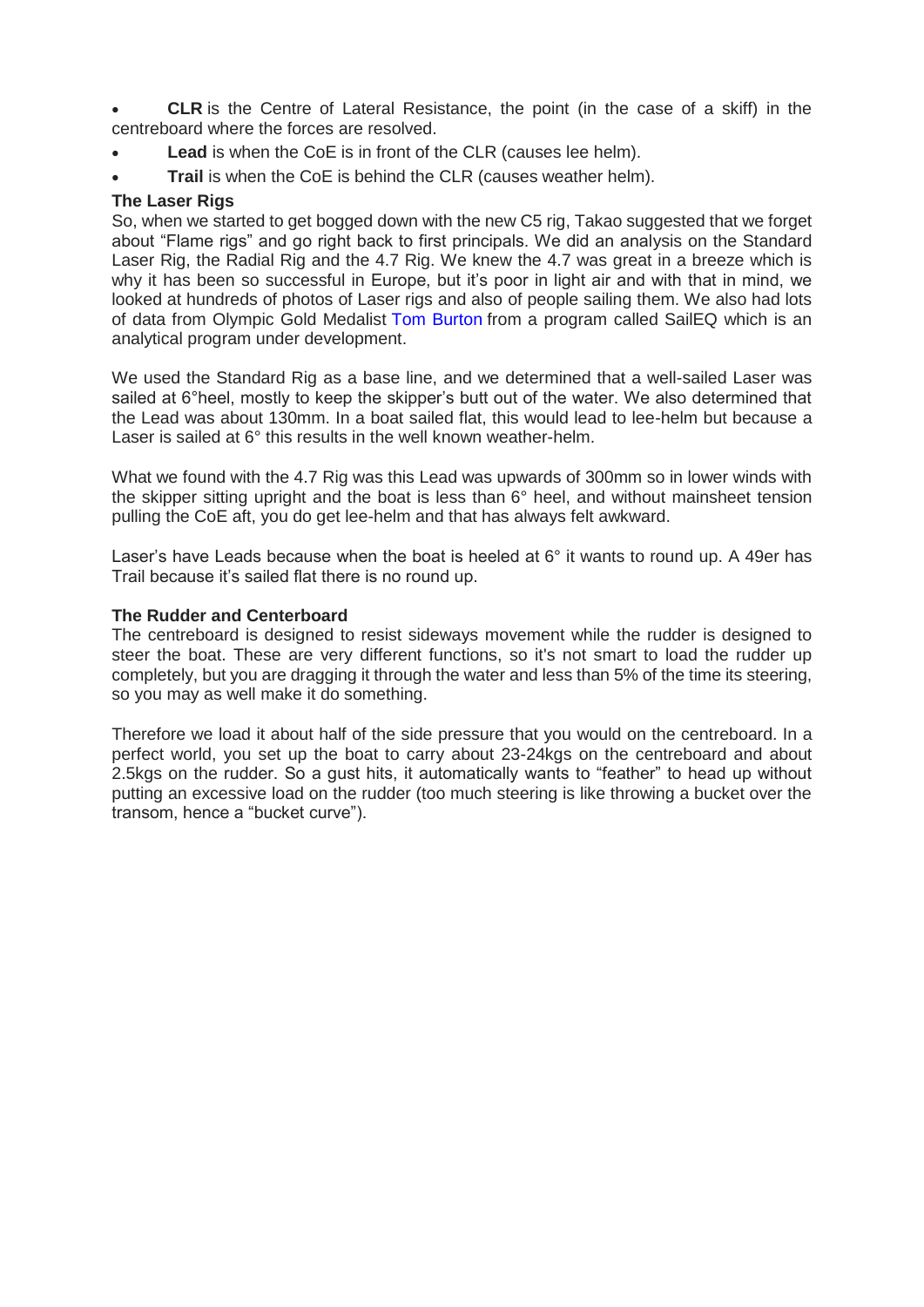

This is close to a Laser's rudder. Above 2.2° the drag jumps, so the trick is to keep the rudder "in the bucket."

In a breeze, the kids in Europe are good, they strap their sails down to the deck pulling the CoE aft, and they sail often at heels far greater than 6° that reduces the weather helm.

The next thing we found when we actually measured the area, a 4.7 is not 4.7m<sup>2</sup> it's actually a little under 5.1m². In fact, we found all 3 Laser rigs are understated. It all depends on how you measure the area, and to be honest the area is just a number, what's important is that you use the same system across the whole design spectrum.

#### **Lessons from Other Rigs**

Next bit gets interesting because we already knew that if you reduced weight aloft, as in going to a mast like a carbon rig, you have to increase sail area or you will skew the rig to lighter weights. With the 49er we tacked on 170mm of mast height and about 1.5m² onto the total mainsail area of 19m². But with the 49er we also wanted to increase crew weight from about 148-152kgs to 165kgs and to date, that's exactly what's happened.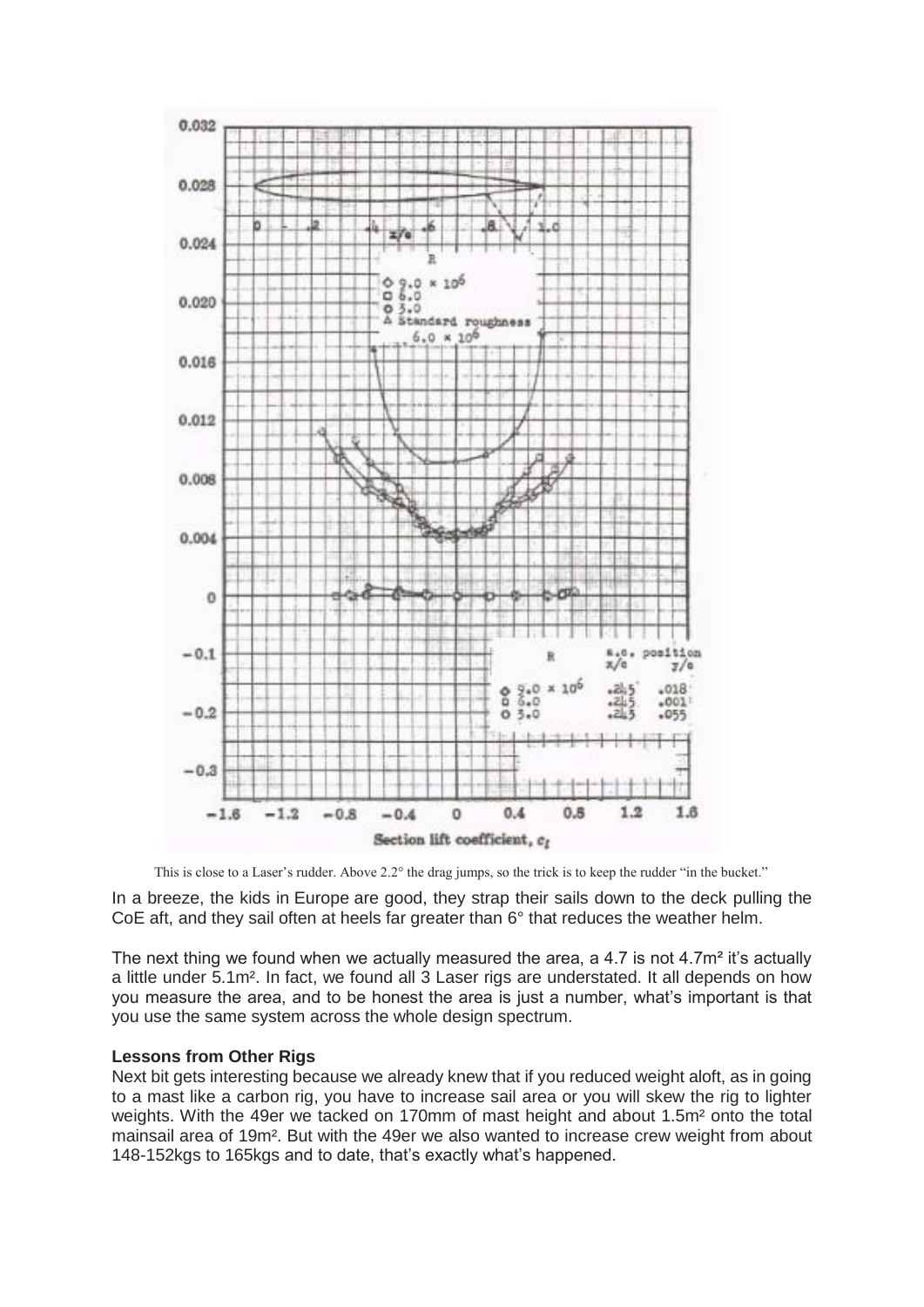We also had the Flame rig data and to a lesser extent information from the 29erC rig.



We knew we had to up the sail area, approx. 10%, so say 0.5m<sup>2</sup> was about the target, but we decided to hold that down to 0.4m² because the target market was smaller Asians and it also allowed us to reduce the mast height. So even though there was more area, the Arm (distance between CoE & CLR vertically) actually reduced.

To be honest, I don't know where we ended up, because empirical testing always trumps theoretical but my quess is we are at  $5.4 - 5.5$  m<sup>2</sup>.

## **Fine Tuning**

By this stage, we were committed to a square head at the top of the sail, but the big issue with a square head is how big should the length of the top batten be. If it's too big/long then you have to use excessive downhaul tension to make it reactive. Too short, and it may as well be a pin-head rig and you lose all the advantages.

The big advantage of a square-head over a pin-head is the mast bend is only half! Long term, this leads to a near indefinite mast life. It also reduces problems with hoisting the main and having overly hooked leaches in light airs.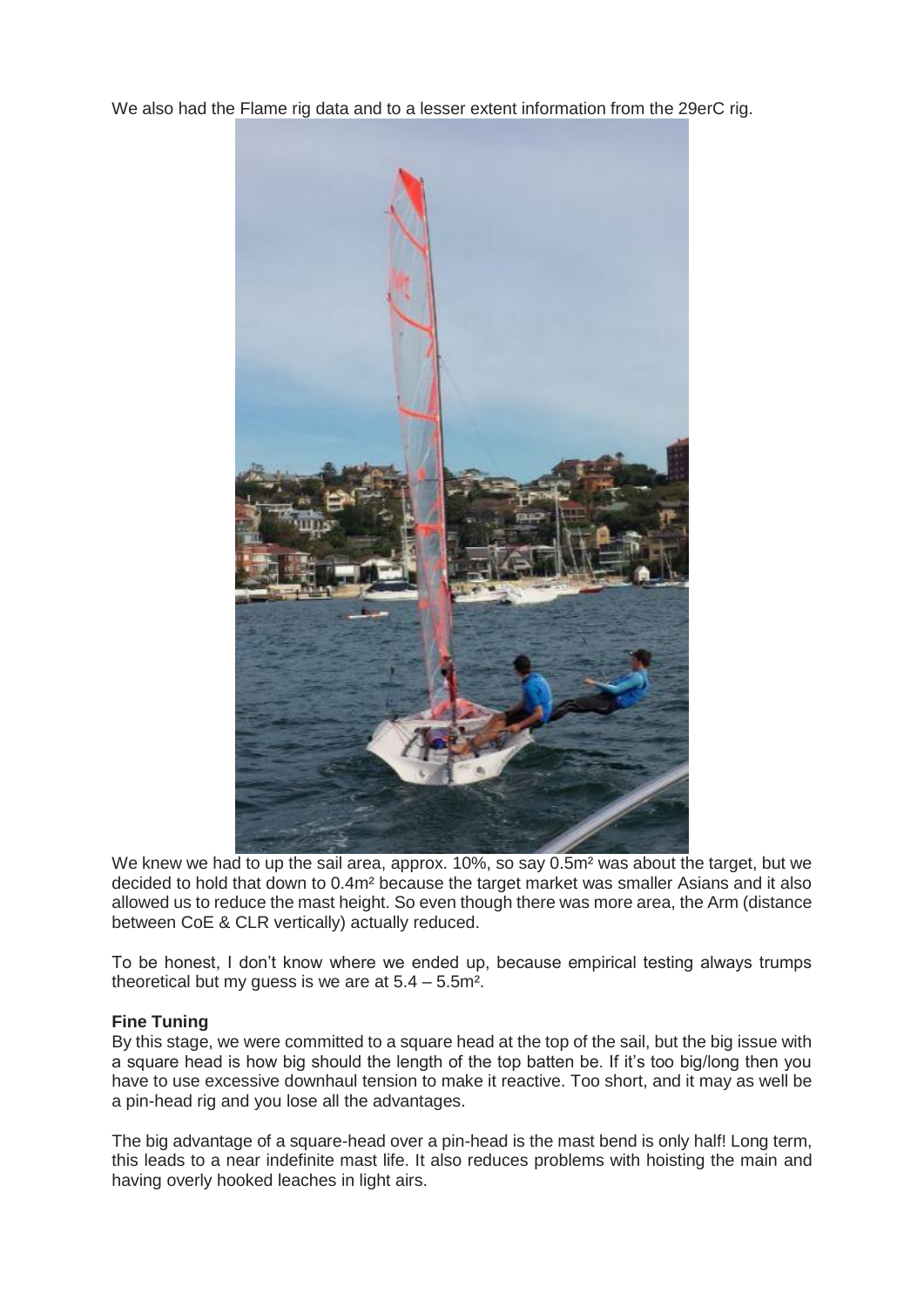Ian MacDiarmid and I worked on this along with mast stiffness and position of the bend so that we could end up with reasonable downhaul tensions which allows us a wide range of crew weights and without excessive vang loads. We reduced foot lengths, but the big breakthrough was being able to "splice" (grind) the mast at deck level. This allowed us to drop the whole mast further aft, it allowed us to use a stiffer topmast, and it got the Lead down into the 120- 130mm in all wind ranges. All this made the helm feel good.

Later, Takao made some unilateral decisions to reduce the "splice" to reduce the helm when sailed at 6° and Clive Watts [\(CST](https://www.cstcomposites.com/) owner) was able to deliver us a "kinked" mast at deck level and that reduced weight and cost.

Late last year, Takao and I played with vang lengths which allows us control over lower mast camber. Sure, we threw away some booms that had become Swiss cheese and the lower mast of the now C8, it's quite hard to believe it's still standing but we had something really special.

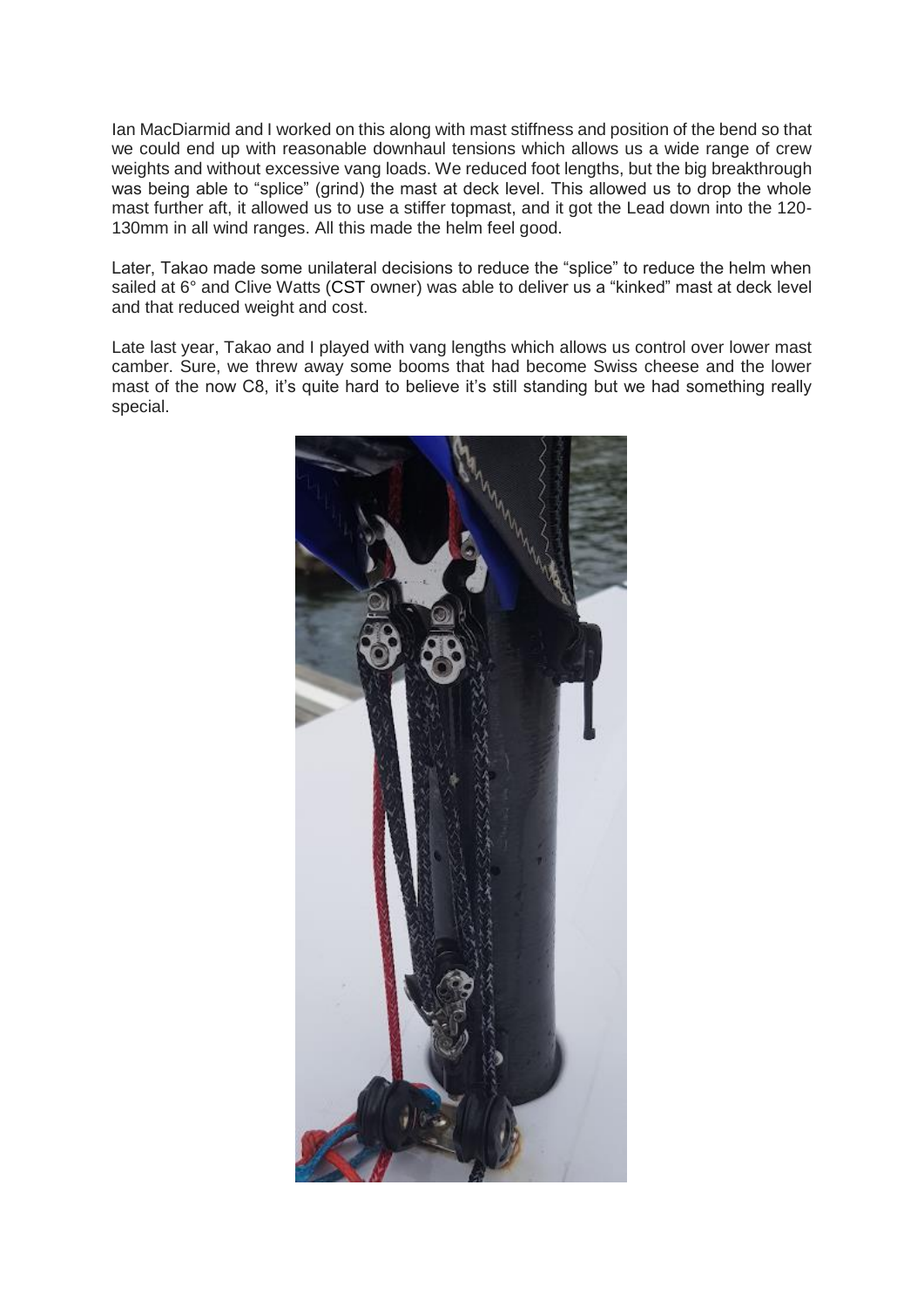The original C8 mast now has about 40 holes in it from various fitting configurations, what you are seeing here is three versions ago. Quite amazing the mast is still standing.

In February, I happened to be in Longchi, China, working on the 29erC rigs and I watched two smallish Chinese girls struggling with a 4.7 rig. Everything Takao had talked about was there in front of my eyes. The precise Standard Laser Rig Lead is 136.83mm but would obviously be less than that with the main sheeted hard down. The precise 4.7 Rig Lead is 295.84, more than double. By splicing the mast and going to a square head, we got that back to about the same spot so the boat feels so much better.

We have the splice at 7.5° in this, we ended up less after Takao opted for less weather helm, we also ended up a bit bigger than this shows, with longer cord lengths. I need to re-do those measurements.

**MARCH 06, 2019**

## **[The New Laser Rigs Explained](http://www.impropercourse.com/2019/03/the-new-laser-rigs-explained.html)**



2016 drawing and turning point for understanding the 4.7 problem

*By Julian Bethwaite*

It's been about 4 months since Eric Faust (ILCA Executive Secretary) showed the C5 [video](https://vimeo.com/282617100) at Sarasota, which was then shown on Sailing Anarchy, Scuttlebutt and other social media platforms. Some suggested that I should not add facts to spoil a good conspiracy theory.

It's time to just set the record straight so the conversation can be re-centred. C-Rigs, as they have become known, spun out of a far more comprehensive rig development project that Up Marine started in 2012. In chronological order:

 Up Marine is a disruptive Hong Kong company that decided to use the Laser because of its vast success and its simplicity.

 In 2014, Chris Caldecott (GM, PSA) learned about the project and asked if we could 'screw' the development to generate a new carbon rig for the Laser. MoU's were generated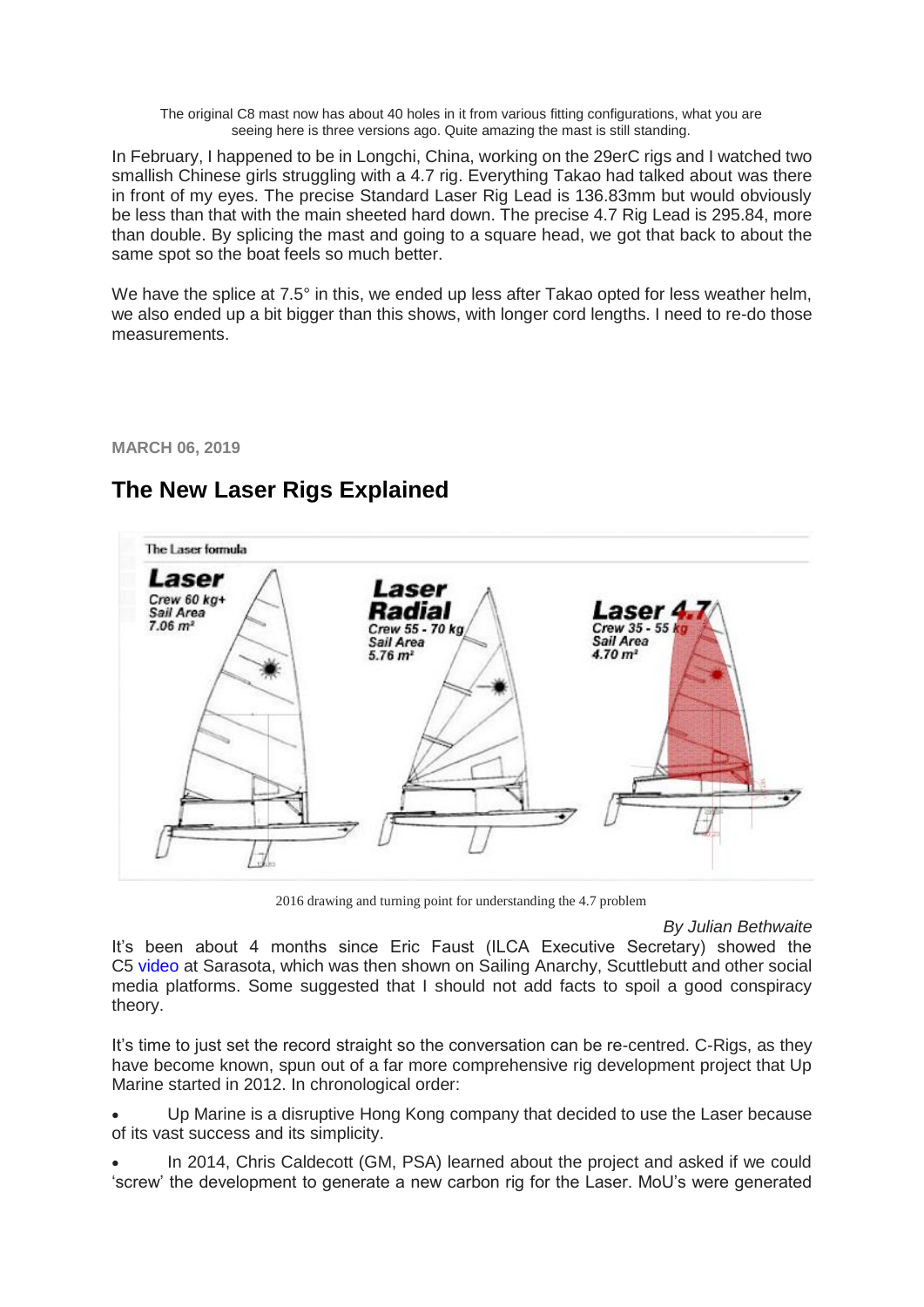and we altered focus a little. At the November ILCA conference, Chris showed photos and reported on the development.

 In 2015, an [International Patent](https://patentimages.storage.googleapis.com/7d/c6/f6/bce8b257a144ca/WO2017201580A1.pdf) was filed by Up Marine and has been subsequently granted as a unique and novel invention. The ILCA conference in October reviewed the larger C8 rig, liked it, and the focus changed from the C8 to the smaller C5 and the issues of the lighter Asians. At the time, 4.7 rig was hugely successful in Europe but not elsewhere. Hugh Leicester (VP ILCA), Chris Caldecott and I met in Sydney and the C5 progress was called exciting. The development process to date included 28 masts, and 4 sails, with testing by sailors that included Tom Burton, Gerard West, Brett Perry and many others. At this point, the project was nicknamed Flame Rig.



 In 2016, Tracy Usher (ILCA President) flew to Sydney for one day to sail the C8. Subsequent meeting Tracy, Hugh, Chris and myself started to map out a process but at this stage, the Asian issue and the lack of traction of the 4.7 started to come to the fore. Mid-year, lead builder started to move from PSA to PSJ, mostly due to the physical stature of the principals. Chris is 95kgs, whereas Takao Otani San (PSJ owner) is significantly lighter.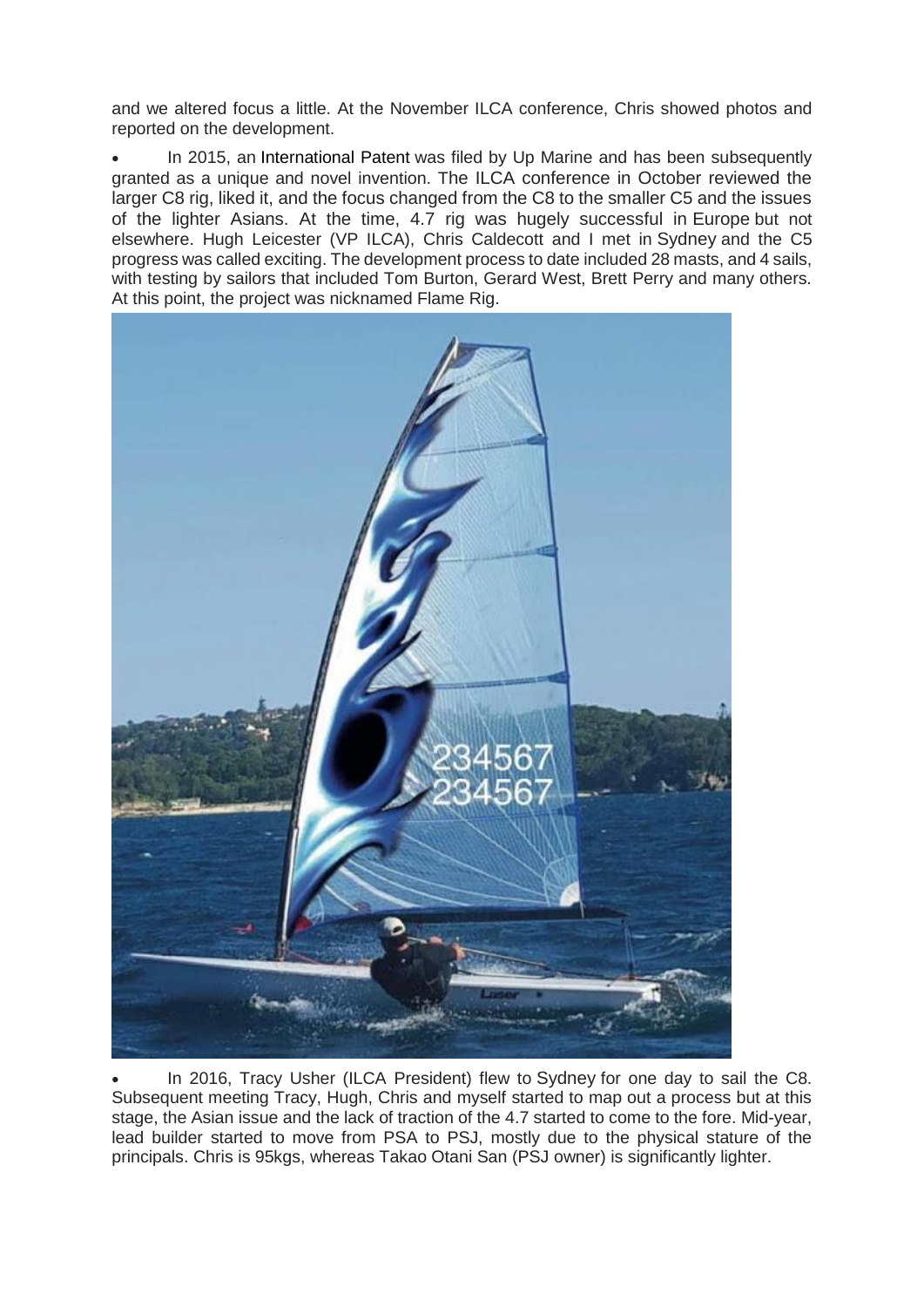Takao and I had met in Montreal in 1978 under the watchful eye of the late and great Ian Bruce and we had become lifelong friends. Takao was pivotal in the 49er and 29er programs being a founding partner. The 29er just would not have happened without Takao, so there was considerable history between the two of us.

By late 2016 a complete re-thinking of the smaller rig had started and we tested various breakthroughs, the biggest one was the spliced mast which allowed us to get the Centre of Effort in the right place WRT the CLR (centre of lateral resistance) which in turn leads to weather helm (or in this case lack of it) without ridiculous mast bend, which leads to longevity and ease of pulling the mainsail up.

 In 2017, the C5 was being sailed at Sydney's RSYS by their junior program and a continuous development program led to fitting development evolved at a rapid pace. There's nothing quite like arm's length testing. There were various meetings between Tracy, Eric, the late Jeff Martin, Takao and myself, mostly at World Sailing conferences.

 In 2018, Takao tested the new C5 rig in Sydney in windy conditions. Takao had not seen the larger C8 so I sailed it. Videos were sent back to Tracy and the ILCA. In March, Up Marine and PSJ entered into a contractual arrangement for the C-Rigs. Midyear, Tracy and Eric travelled to Sydney to see the C5 and the "talking head clips" that you see in the video were done then.

A C5 rig was flown to Japan for Takao to test in the local market. That led to some subtle but significant modifications. There was also a meeting at the Sarasota World Sailing Conference between Takao, Tracy, Chris, Jeff, Eric and myself about introducing the C5. Late in the year, the ILCA/ALCA decided to test the C5 nationally in Australia. Ken Hurling (ALCA President, ILCA VP) fully supported the project.

The C5 rig then went to Tasmania so Sarah Kenny (Chair of WS Events) to be sailed by as many kids as possible, and then more testing and refinements with the C6 by Takao, Ian MacDiarmid.

The last four months has been chaotic. We knew that if you are going to have a family of rigs, then you need to have plans for all of them. For example:

We decided that a rigs should be small enough to fly on commercial flights. The C5 and C6 are relatively easy but the larger C8 was more complicated because it involves three pieces.

 CST owner Clive Watts has developed a new technique to "kink" the mandrel in the winding process, so it comes off the machine finished.